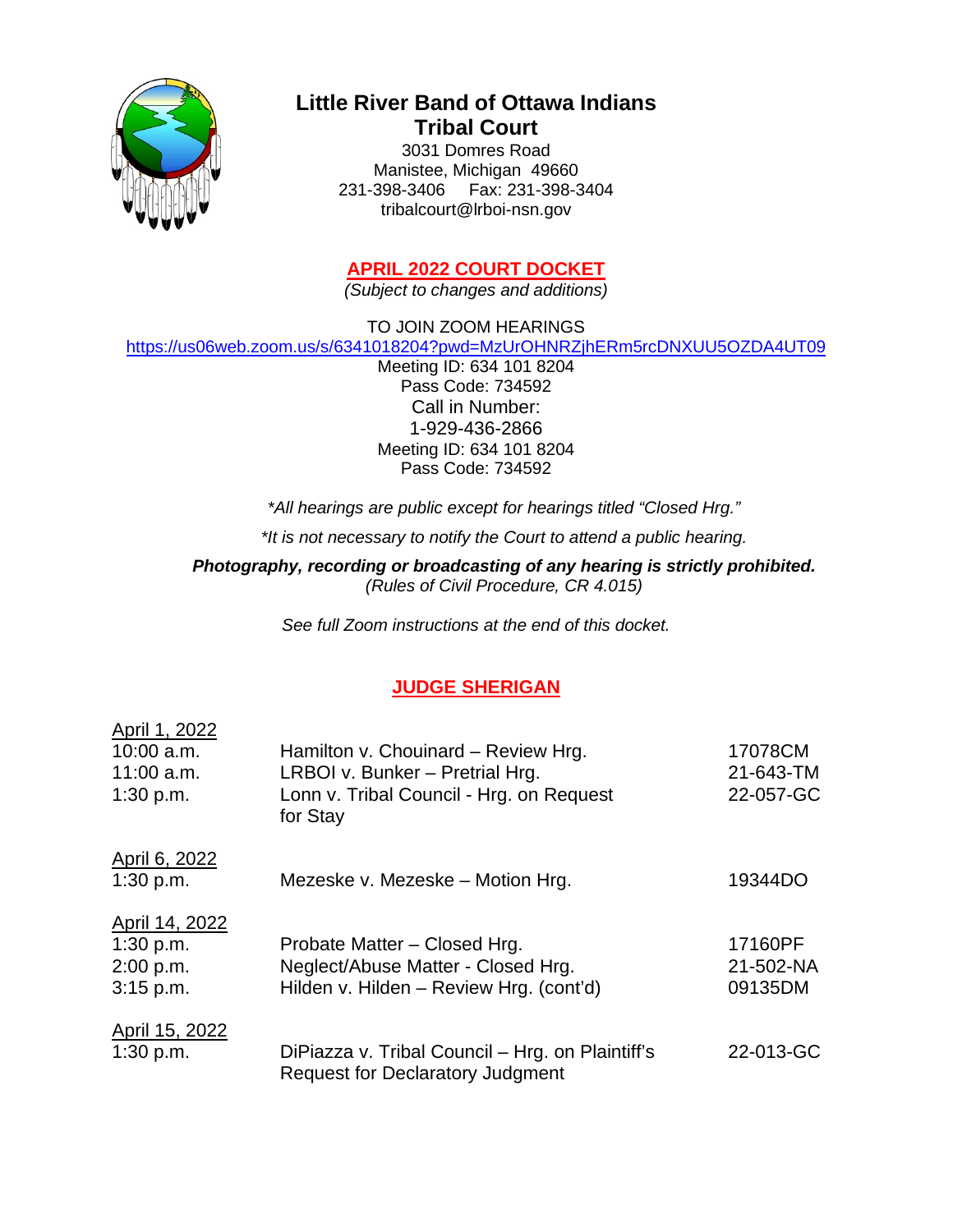#### **JUDGE SHERIGAN** (cont'd)

| $11:00$ a.m.                                                  | <b>Change Name</b><br>LRBOI v. Shawnoskey - Show Cause Hrg.                                                                | 22-032-CT                         |
|---------------------------------------------------------------|----------------------------------------------------------------------------------------------------------------------------|-----------------------------------|
| April 4, 2022<br>$10:00$ a.m.                                 | In Re: S. Petzger - Hrg. on Petition to                                                                                    | 22-029-NC                         |
|                                                               | <b>JUDGE LAPORTE</b>                                                                                                       |                                   |
| April 29, 2022<br>$11:00$ a.m.<br>1:00 p.m.                   | LRBOI v. Champagne - Pretrial Hrg.<br>LRBOI v. Bunker - Pretrial Hrg.                                                      | 22-040-TM<br>21-643-TM            |
| April 28, 2022<br>$10:00$ a.m.<br>$11:00$ a.m.<br>$1:30$ p.m. | Crampton v. LRCR - Scheduling Hrg.<br>Crampton v. Romanelli - Scheduling Hrg.<br>LRBOI v. Ray – Order after Warrant Arrest | 22-062-GC<br>22-060-GC<br>19095TM |
| April 26, 2022<br>$11:00$ a.m.                                | Jegla v. Wells - Parenting Time Hrg.                                                                                       | 13187CM                           |

# **JUSTICE POPE**

10:00 a.m. LRBOI v. R. Walsh – Show Cause Hrg. 21-601-TM

Injunction Hrg.

Agosa/Cheney/Thull v. Sherigan – 22-061-GC

LRBOI v. J. Gibson – Sentencing Hrg. 20106TM

April 5, 2022<br>10:00 a.m.

April 11, 2022<br>10:00 a.m.

| April 4, 2022<br>2:00 p.m.  | Agosa/Ossiginac v. Ogema Romanelli -<br><b>Scheduling Conference</b>              | 22-037-AP |
|-----------------------------|-----------------------------------------------------------------------------------|-----------|
| April 22, 2022<br>2:00 p.m. | Cheney/Thull v. Election Board - Oral Argument<br>On Appellee's Motion to Dismiss | 22-014-AP |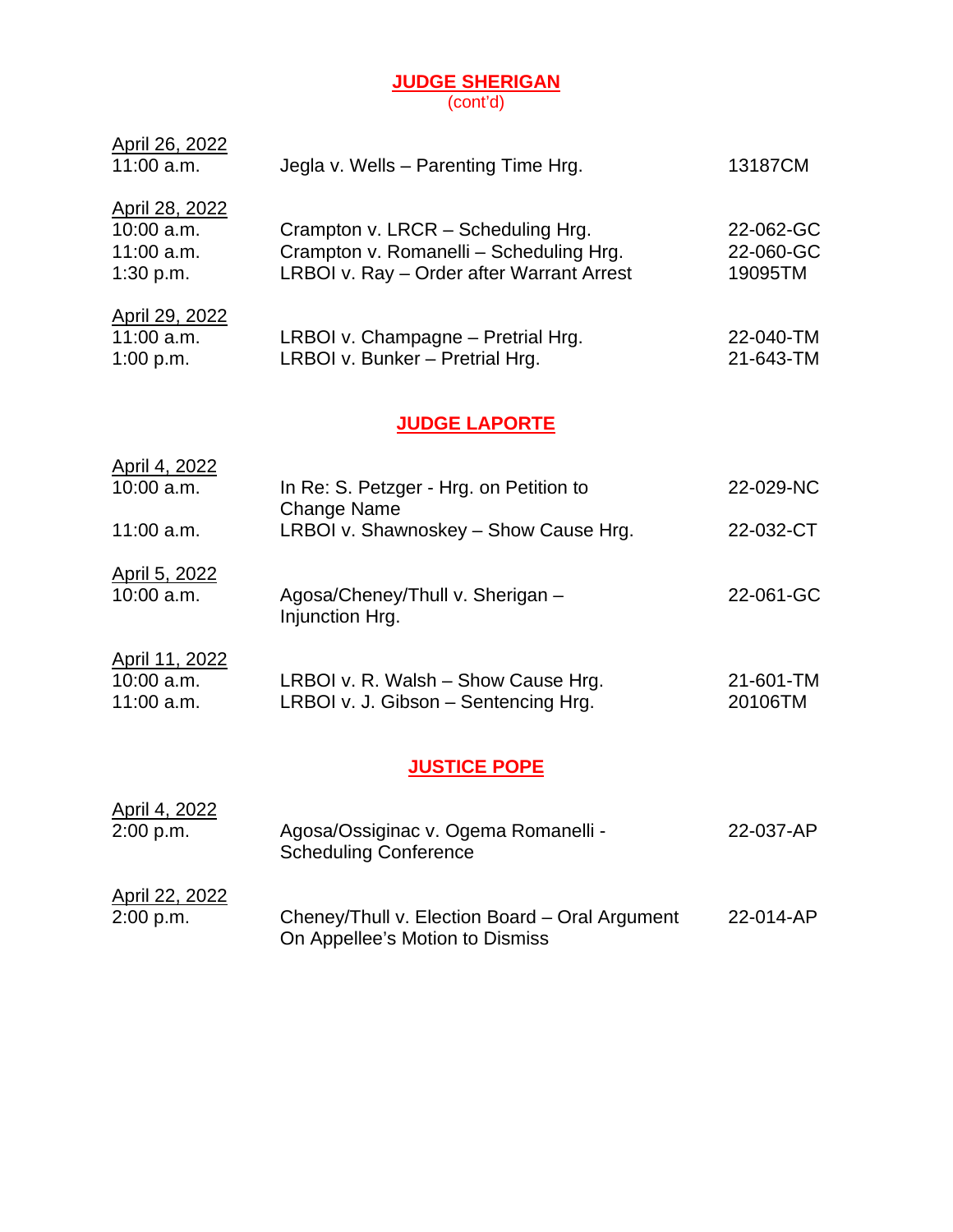## **Case Type Key:**

- 
- 
- 
- 
- 
- CO Cora Offense/Conservation JC Judicial Complaint<br>
CS Child Support CS JV Juvenile
- 
- 
- 
- DO Divorce w/o children NA Neglect Abuse<br>
DP Domestic Paternity 
NA PF Probate
- DP Domestic Paternity<br>
DV Domestic Violence<br>
PP
- 
- 
- Election Board Appeal TM
- EM Employment Matter TA Trust Access<br>
FSJ Foreign Support Judgment TA WC Worker's Com
- 
- FJ Foreign Judgment
- AM Adoption of Minor GA Gaming Appeal
- AP Appeal and Appeal GC General Civil<br>
CM Custody of Minor CM Guardianship
- CM Custody of Minor GN Guardianship of Incapacitated Adult
- CN Conservator GM Guardianship of Minor
	-
	- Child Support JV Juvenile
- CT Civil Ticket CT Civil Ticket CT Landlord Tenant<br>
DM Divorce with children CNC Name Change
	- Divorce with children NC Name Change
		-
		-
	- Domestic Violence **PP** Personal Protection
- EA Enrollment Appeal SA Service Authorization<br>
EB Election Board Appeal SA TM Tribal Misdemeanor
	-
	-
	- Foreign Support Judgment WC Worker's Compensation

### **ZOOM INSTRUCTIONS FOR TRIBAL COURT PROCEEDINGS**

Meeting ID: 634 101 8204 Pass Code: 734592

**Join Hearing Via PC:**

<https://us06web.zoom.us/s/6341018204?pwd=MzUrOHNRZjhERm5rcDNXUU5OZDA4UT09>

Use Meeting ID & Pass Code listed above Or go to Zoom.us in your web browser, click on "Join a Meeting" Use Meeting ID & Pass Code to join

### **Join Hearing Via Apple/Android device:**

Download Zoom Cloud Meetings app Use Meeting ID & Pass Code listed above

**Join Hearing Via Telephone:**

Call in Number: 1-929-436-2866 Use Meeting ID & Pass Code listed above (If prompted for a Participant Code, press the # key.)

### **COURT POLICY**

- **PARTIES AND WITNESSES MUST APPEAR BY VIDEO**. If you do not have video capability, please obtain approval from the court prior to the hearing to attend without video.
- **ALL ATTENDEES MUST CHANGE THEIR PHONE NUMBER TO THEIR NAME PRIOR TO THE START OF THE HEARING**. If you do not have the capability of doing so, please contact the court and provide your phone number prior to the hearing.
- The Zoom hearing is an official court proceeding and therefore an extension of the court room. Appropriate conduct and attire are required.
- The judge has the same authority over the virtual court participants as if they were physically present in the courtroom, including the authority to hold someone in contempt of court.